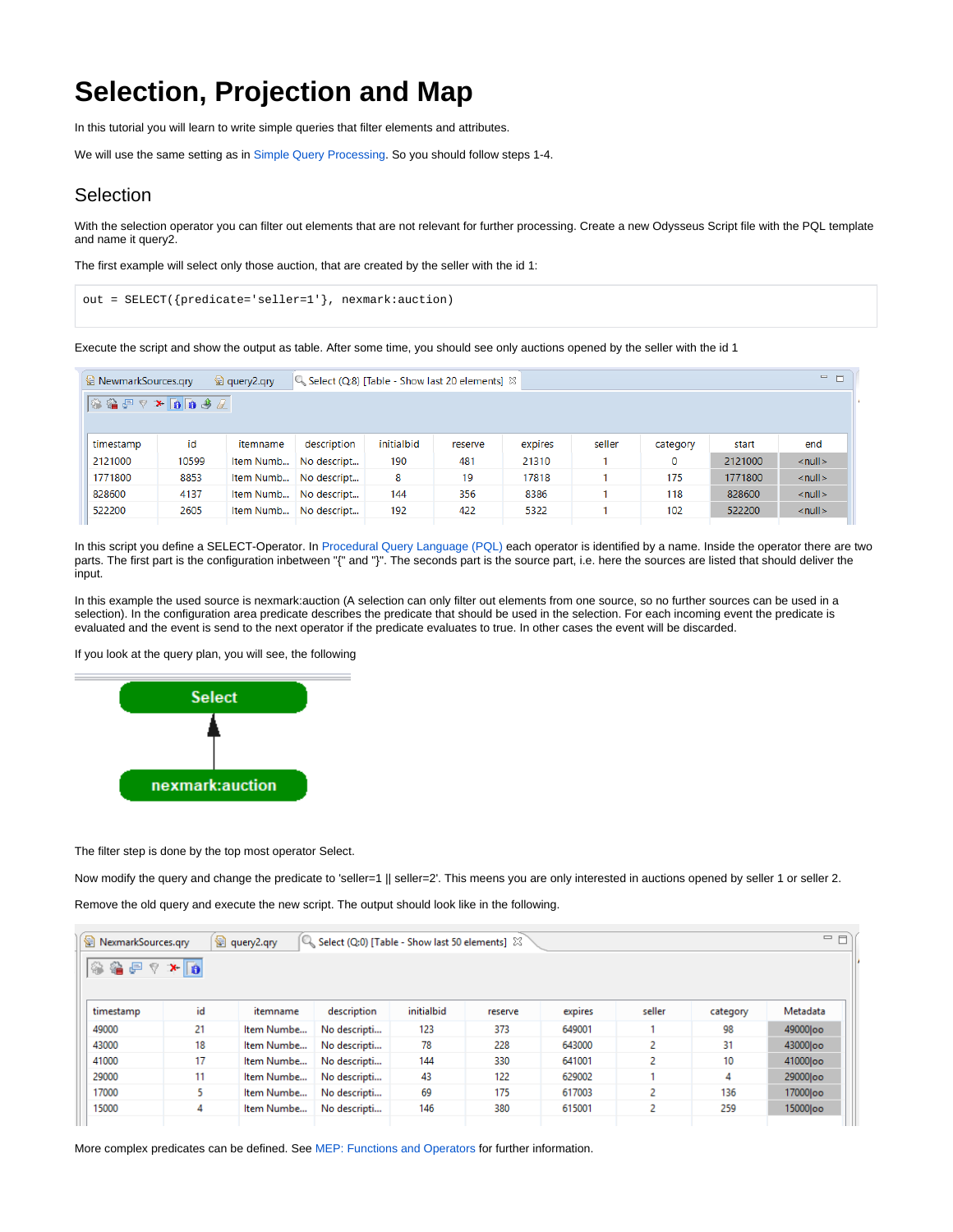## Project

With the SELECT-Operator you choose which events you will see in the output, with the PROJECT you will choose, which attributes should be in the output.

Create a new Odysseus Script file with the PQL template and name it query3.

```
out = PROJECT({ATTRIBUTES=['id', 'initialbid', 'seller']},nexmark:auction)
```
After translating the following output will be displayed. You can see, that only the selected attributes are printed.

| NexmarkSources.qry<br>图 query3.qry | ္တြင္ပါ Query 1 | Project (Q:1) [Table - Show last 50 elements] $\boxtimes$ | $\qquad \qquad =$ |
|------------------------------------|-----------------|-----------------------------------------------------------|-------------------|
| 安全是了本面                             |                 |                                                           |                   |
| id                                 | initialbid      | seller                                                    | Metadata          |
| 8                                  | $\overline{2}$  | $\mathbf 0$                                               | 23000 loo         |
|                                    | 121             | 0                                                         | 21000 oo          |
| 6                                  | 182             | $\mathbf 0$                                               | 19000 loo         |
|                                    | 69              | $\overline{2}$                                            | 17000 loo         |
|                                    | 146             | $\overline{2}$                                            | 15000 loo         |
| 3                                  | 200             | 0                                                         | 13000 loo         |
|                                    | 194             | 0                                                         | 11000 oo          |
|                                    | 152             | 0                                                         | 9000 loo          |
| 0                                  | 32              | 0                                                         | 7000 loo          |

Although, the examples only contain one operator, the operators can be connected. E.g. first a selection and than a projection:

```
selected = SELECT({predicate='seller=1 || seller=2'}, nexmark:auction)
out = PROJECT({ATTRIBUTES=['id', 'initialbid', 'seller']},selected)
```
## Map

PROJECT only allow the selection of attributes. With the MAP-Operator calculations can be done on the input. The simpliest calculation is the output of an input attribute, so Map is more general than Project. (Warning: You should not use Map instead of Project, because it requires more processing capabilties).

 $=$   $\overline{E}$ 

Create a new Odysseus Script file with the PQL template and name it query4.

```
out = MAP({EXPRESSIONS=['id','id+id','dolToEur(initialbid)']},nexmark:auction)
```
 $\circledR$  NexmarkSources.gry  $\circledR$  guery4.gry  $\circledR$  Man (0:2) [Table - Show last 50 elements]

| <b>El Tremmancourcement</b> | $-$ query many | $\beta$ map (see) frame, onow last so crements), but |                      |           |  |  |
|-----------------------------|----------------|------------------------------------------------------|----------------------|-----------|--|--|
| ◎ 鲁戸 ? * 同                  |                |                                                      |                      |           |  |  |
| id                          |                | $id + id$                                            | DolToEur(initialbid) | Metadata  |  |  |
| ⊸                           |                | 14.0                                                 | 78.06451612903226    | 21000 loo |  |  |
| 6                           |                | 12.0                                                 | 117.41935483870968   | 19000 loo |  |  |
|                             |                | 10.0                                                 | 44.516129032258064   | 17000 loo |  |  |
|                             |                | 8.0                                                  | 94.19354838709677    | 15000 loo |  |  |
| з                           |                | 6.0                                                  | 129.03225806451613   | 13000loo  |  |  |
| ÷                           |                | 4.0                                                  | 125.16129032258064   | 11000 loo |  |  |
|                             |                | 2.0                                                  | 98.06451612903226    | 9000 loo  |  |  |
| 0                           |                | 0.0                                                  | 20.64516129032258    | 7000 loo  |  |  |
|                             |                |                                                      |                      |           |  |  |

As you can see, the output is the printed expression. Sometimes (especially when the output should be processed by another operator) this names should be more handy. You could use the RENAME Operator or an additional feature of Map. Instead of giving an expression, there can be a pair of expression and output name.

out = MAP({EXPRESSIONS=['id',['id+id','DoubleId'],['dolToEur(initialbid)','Bid €']]},nexmark:auction)